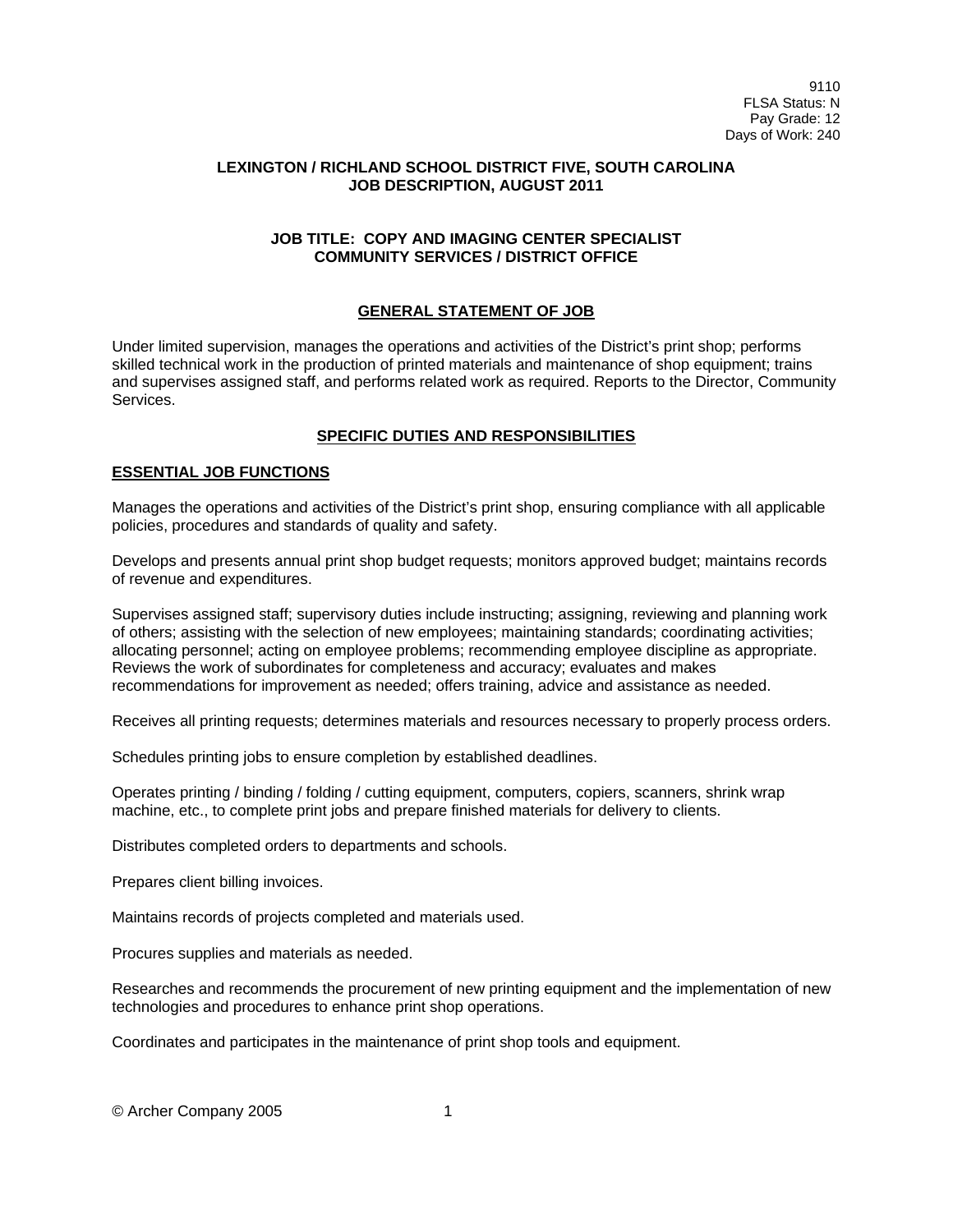Uses specialized printing, clerical, copier, computer, and graphics supplies, and hand tools. Interacts and communicates with various groups and individuals such as the immediate supervisor, other District administrators and staff, school administrators and staff, vendors, and the general public.

Attends meetings, training, conferences, workshops, etc., as appropriate to enhance job knowledge and skills.

### **ADDITIONAL JOB FUNCTIONS**

Performs routine administrative/office tasks as required, including but not limited to preparing reports and correspondence, copying and filing documents, answering the telephone, sending and receiving faxes, entering and retrieving computer data, etc.

Delivers copier paper to other District offices as needed.

Performs related duties as required.

#### **MINIMUM TRAINING AND EXPERIENCE**

Requires a technical college diploma in graphic arts, print production, computer graphics or related field supplemented by four to five years of commercial printing experience, or an equivalent combination of education, training and experience that provides the required knowledge, skills and abilities. Must possess a valid state driver's license.

# **MINIMUM QUALIFICATIONS OR STANDARDS REQUIRED TO PERFORM ESSENTIAL JOB FUNCTIONS**

**Physical Requirements**: Requires medium work that involves walking, standing, stooping, stretching or lifting all of the time and also involves exerting between 20 and 50 pounds of force on a recurring basis, or considerable skill, adeptness and speed in the use of fingers, hands or limbs in tasks involving very close tolerances or limits of accuracy.

**Data Conception**: Requires the ability to compare and/or judge the readily observable functional, structural or compositional characteristics (whether similar to or divergent from obvious standards) of data, people or things.

**Interpersonal Communications**: Requires the ability of speaking and/or signaling people to convey or exchange information. Includes giving assignments and/or directions to assistants and receiving assignments and/or direction from supervisor.

**Language Ability**: Requires ability to read a variety of technical instructions, policy and procedure manuals, diagrams, etc. Requires the ability to prepare general reports, records, invoices, etc., with proper format, punctuation, spelling and grammar, using all parts of speech. Requires the ability to speak with and before others with poise, voice control and confidence.

**Intelligence**: Requires the ability to apply rational systems to solve practical problems and deal with a variety of concrete variables in situations where only limited standardization exists; to interpret a variety of instructions furnished in written, oral, diagrammatic or schedule form. Requires the ability to apply influence systems in supervising subordinates; to learn and understand relatively complex principles and techniques; to make independent judgments in absence of supervision; to acquire knowledge of topics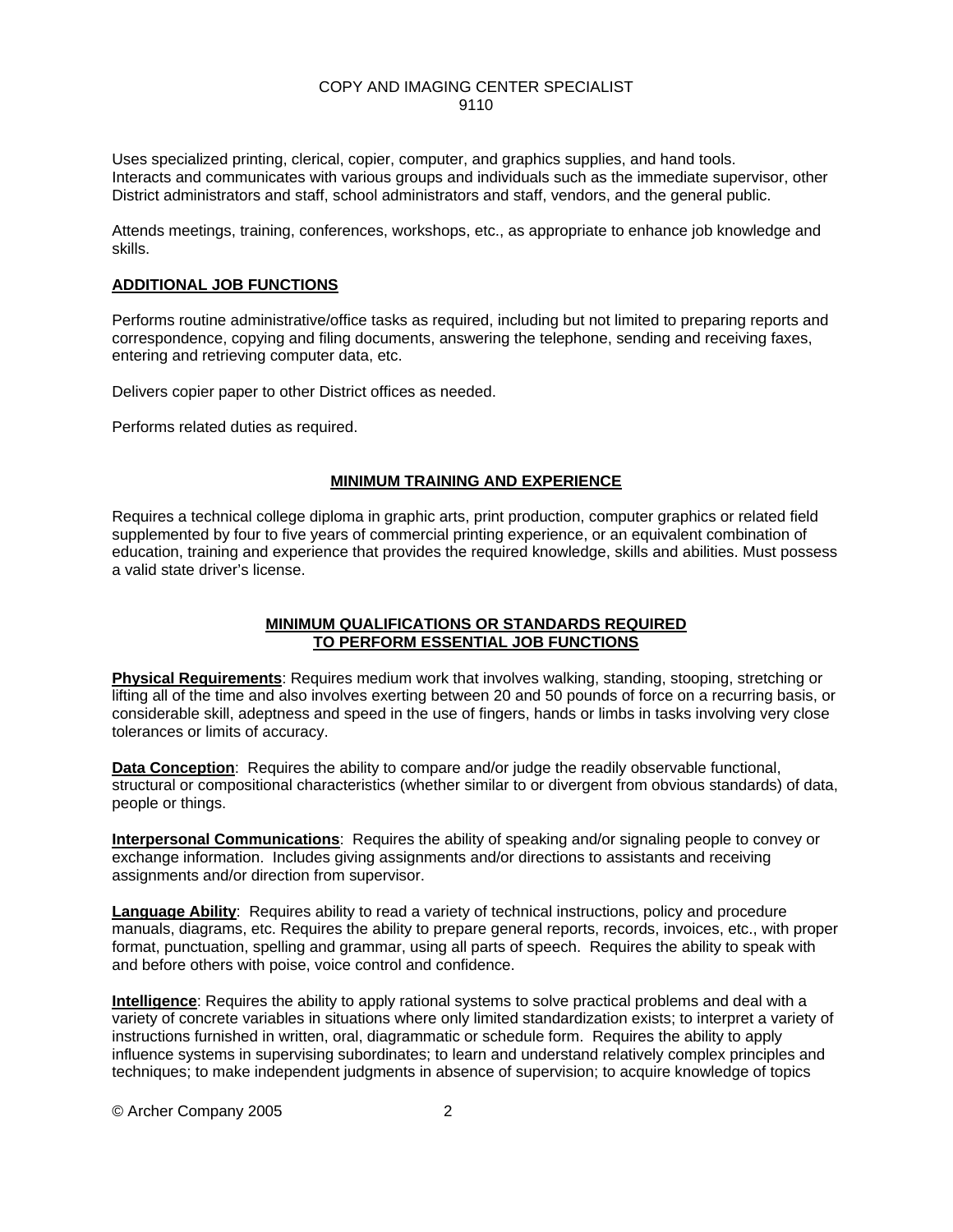related to primary occupation. Must have the ability to comprehend and interpret received information. **Verbal Aptitude**: Requires the ability to record and deliver information, to explain procedures, to follow and give verbal and written instructions; to teach employees. Must be able to communicate effectively and efficiently with persons of varying educational/cultural backgrounds and in a variety of technical and/or professional languages including graphics, computer graphics, publication production, etc.

**Numerical Aptitude**: Requires the ability to add and subtract totals, to multiply and divide, to determine percentages and decimals and to determine time.

**Form/Spatial Aptitude**: Requires the ability to inspect items for proper length, width and shape; to identify creative mixes and matches as in publication design, and visually read various information.

**Motor Coordination**: Requires the ability to coordinate hands and eyes using office and specialized print shop machinery.

**Manual Dexterity**: Requires the ability to handle a variety of items, keyboards, office equipment, control knobs, buttons, switches, catches, graphics instruments and equipment, tools, etc. Must have significant levels of eye/hand/foot coordination.

**Color Discrimination**: Requires the ability to differentiate colors and shades of color.

**Interpersonal Temperament**: Requires the ability to deal with people beyond giving and receiving instructions. Must be adaptable to performing under stress when confronted with emergency situations or tight deadlines. The worker may be subject to tension as a regular, consistent part of the job.

**Physical Communications**: Requires the ability to talk and hear: (talking: expressing or exchanging ideas by means of spoken words; hearing: perceiving nature of sounds by ear).

# **PERFORMANCE INDICATORS**

**Knowledge of Job:** Has knowledge of the methods, procedures and policies of the School District as they pertain to the performance of duties of the Copy and Imaging Center Specialist. Has knowledge of the organization of the District. Is knowledgeable in the laws, ordinances, standards and regulations pertaining to the specific duties and responsibilities of the position. Is able to make sound, educated decisions with minimal guidance. Is able to take the initiative to complete the duties of the position without the need of direct supervision. Has the ability to plan, organize and prioritize daily assignments and work activities. Has knowledge in the areas of print production, graphics, computer graphics, customer service, etc. Is able to effectively schedule and manage the production of printed materials for District / school use. Is able to provide effective supervision of subordinate staff as assigned. Has the ability to offer instruction and advice to subordinates regarding applicable policies and procedures. Has the ability to offer training and assistance to subordinates and employees of other departments as required. Is able to help ensure compliance with all applicable safety policies and procedures. Is able to read and interpret various technical and administrative materials pertaining to the responsibilities of the job. Is able to prepare written reports and records in a concise, clear and effective manner. Has knowledge of the terminology used within the department and printing industry. Has knowledge of the use of proper English usage, grammar, punctuation and spelling; has the mathematical ability to handle required calculations. Has knowledge of and is able to use modern office practices and equipment; is able to effectively use computers for word and data processing, records management, and graphics / print production. Is able to use and maintain specialized printing equipment with skill and safety. Is able to produce quality work despite the stress of deadlines. Knows how to maintain effective relationships with personnel of other departments, professionals and members of the public through contact and cooperation. Knows how to react calmly and quickly in emergency situations. Has the ability to learn and utilize new skills and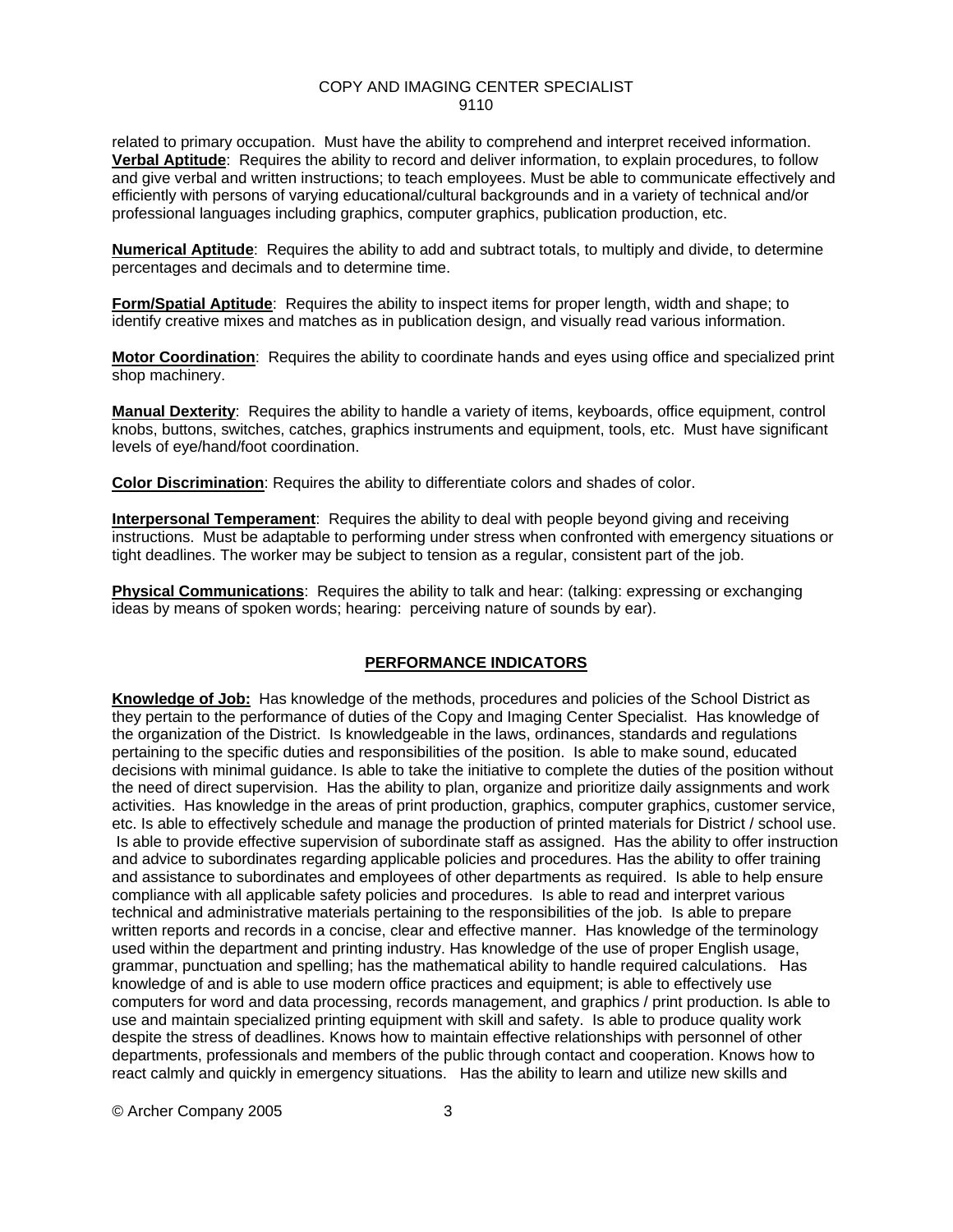information to improve job performance and efficiency.

**Quality of Work**: Maintains high standards of accuracy in exercising duties and responsibilities. Exercises immediate remedial action to correct any quality deficiencies that occur in areas of responsibility. Maintains high quality communication and interaction with internal and external entities with whom the position interacts.

**Quantity of Work**: Performs described Essential Functions and related assignments efficiently and effectively in order to produce quantity of work which consistently meets established standards and expectations.

**Dependability**: Assumes responsibility for completing assigned work. Completes assigned work within deadlines in accordance with directives, policy, standards and prescribed procedures. Maintains accountability for assigned responsibilities in the technical, human and conceptual areas.

Attendance: Attends and remains at work regularly and adheres to policies and procedures regarding absenteeism and tardiness. Provides adequate notice to higher management with respect to vacation time and leave requests.

**Initiative and Enthusiasm**: Maintains an enthusiastic, self-reliant and self-starting approach to meet job responsibilities and accountabilities. Strives to anticipate work to be accomplished, and initiates proper and acceptable action for the completion of work with a minimum of supervision and instruction.

**Judgment**: Exercises analytical judgment in areas of responsibility. Identifies issues or situations as they occur and specifies decision objectives. Identifies or assists in identifying alternative solutions to issues or situations. Implements decisions in accordance with prescribed and effective policies and procedures and with a minimum of errors. Seeks expert or experienced advice where appropriate and researches issues, situations and alternatives before exercising judgment.

**Cooperation**: Accepts supervisory instruction and direction and strives to meet the goals and objectives of same. Questions such instruction and direction when clarification of results or consequences are justified, i.e., poor communications, variance with established policies or procedures, etc. Offers suggestions and recommendations to encourage and improve cooperation intra- and inter-departmentally.

**Relationships with Others**: Shares knowledge with managers, supervisors and co-workers for mutual benefit. Contributes to maintaining high morale among all employees. Develops and maintains cooperative and courteous relationships inter- and intra-departmentally, and with external entities with whom the position interacts. Tactfully and effectively handles requests, suggestions and complaints in order to established and maintain good will. Emphasizes the importance of maintaining a positive image.

**Coordination of Work**: Plans and organizes daily work routine. Establishes priorities for the completion of work in accordance with sound time-management methodology. Avoids duplication of effort. Estimates expected time of completion of work elements and establishes a personal schedule accordingly. Attends required meetings, planning sessions and discussions on time. Implements work activity in accordance with priorities and estimated schedules.

**Safety and Housekeeping**: Adheres to all established safety and housekeeping standards. Ensures such standards are not violated.

**Planning**: Plans, coordinates and uses information effectively to enhance activities and production. Knows and understands expectations regarding such activities and works to ensure such expectations are met. Develops and formulates ways, means and timing to achieve established goals and objectives. Effectively and efficiently organizes, arranges and allocates manpower, financial and other designated